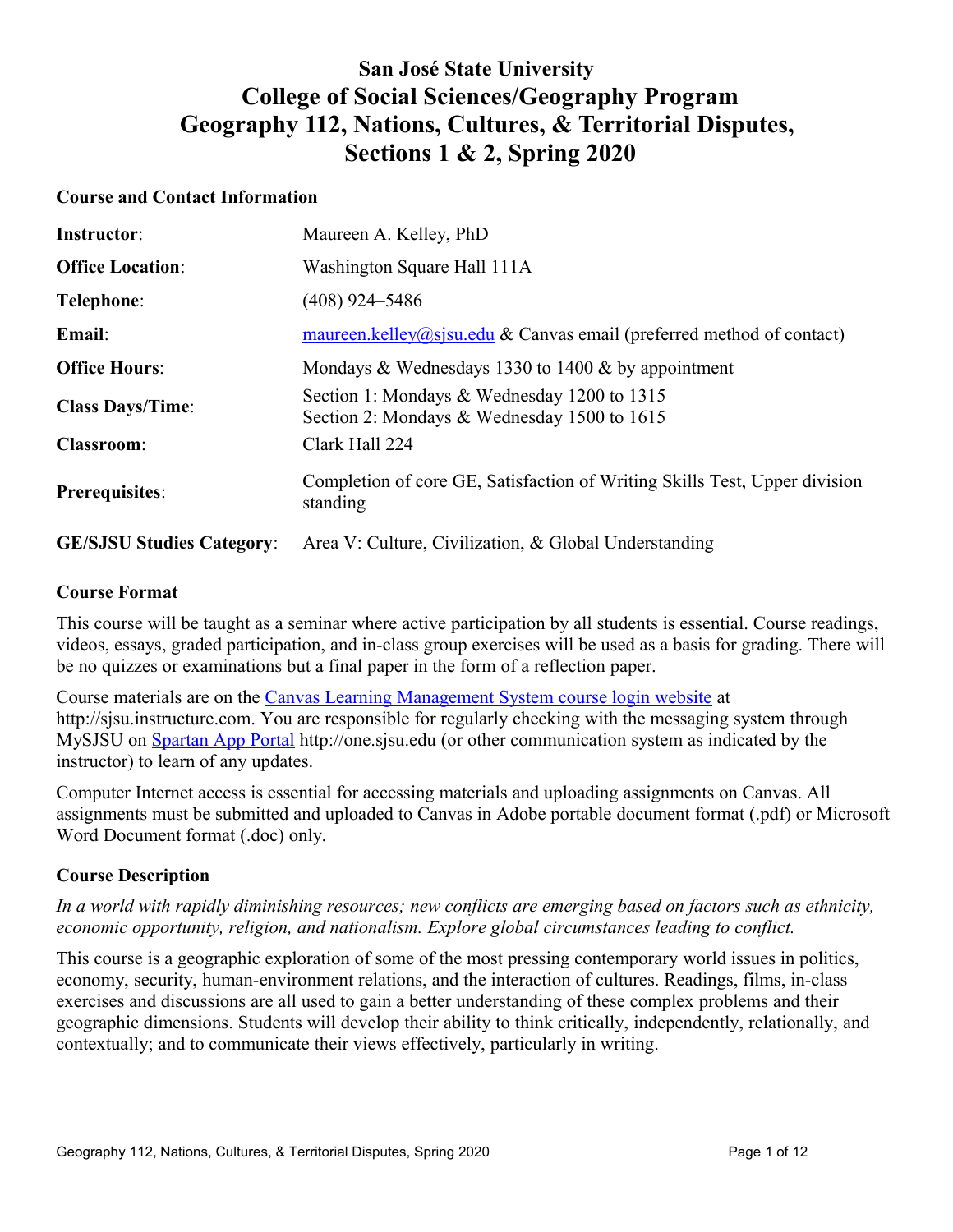### **GE Learning Outcomes (GELO)**

Upon successful completion of this course, students will be able to:

### **GELO 1: Compare systematically the ideas, values, images, cultural artifacts, economic structures, technological developments, or attitudes of people from more than one culture outside the US.**

- 1. Readings: *Universal Declaration of Human Rights* from the United Nations website and from *National Public Radio* (Gjelten, 2018), Democracy (Sataline, 2017), Israeli-Palestinian conflict and Jerusalem (Glazer, 2018), Islamic sectarianism (Hartman, 2012), Global migration (Glazer, 2020), European Union (Broder, 2019), Climate change (Wanlund, 2019), Oceans (Wallace, 2019), Global hunger (Price, 2014), Global population (Straight, 2019), Pandemics (Vaida, 2017) from *CQ Researcher* readings*;* "Capital Gains" on Jerusalem (2017) from the *Economist*; "Migrant or refugee" on Global migration (Sengupta, 2015) from *The New York Times*
- 2. Assignments: Essays 1–Human rights, 3–Jerusalem, 4–European Union, 5–Global climate change, 6– Global population, 7–Pandemics; Exercises 2–Democracy, 3–Israeli-Palestinian conflict, 4–Islamic sectarianism, 5–Global migration, 6–Oceans, 7–Global hunger
- 3. Activities/Experiences: Exercises Exercises 2–Democracy, 3–Israeli-Palestinian conflict, 4–Islamic sectarianism, 5‒Global migration, 6‒Oceans, 7‒Global hunger. Videos: *The story of human rights, The 30 article of the Universal Declaration of Human Rights, The universal danger of ignoring human rights violations; Russia, China,and the future of democracy; How the Israeli-Palestinian Conflict Began, Israeli Settlers in the Occupied West Bank; Who owns Jerusalem?; The Sunni-Shia Divide; Our refugee system is failing: Here's how we can fix it, Large-scale movements of refugees and migrants are a global phenomenon; Europe: From WWII To Today's European Union, The truth about climate change; The fish on my plate; Zero Hunger Challenge; World population: Seven billion and counting; Killer flu*

# **GELO2: Identify the historical context of ideas and cultural traditions outside the US and how they have influenced American culture.**

- 1. Readings: *Universal Declaration of Human Rights* from the United Nations website and from *National Public Radio* (Gjelten, 2018), Democracy (Sataline, 2017), Israeli-Palestinian conflict and Jerusalem (Glazer, 2018), Islamic sectarianism (Hartman, 2012), Global migration (Glazer, 2020), European Union (Broder, 2019), Climate change (Wanlund, 2019), Oceans (Wallace, 2019), Global hunger (Price, 2014), Global population (Straight, 2019), Pandemics (Vaida, 2017) from *CQ Researcher* readings*;* "Capital Gains" on Jerusalem (2017) from the *Economist*; "Migrant or refugee" on Global migration (Sengupta, 2015) from *The New York Times*
- 2. Assignments: Essays 1–Human rights, 3–Jerusalem, 4–European Union, 5–Global climate change, 6– Global population, 7–Pandemics; Exercises 2–Democracy, 3–Israeli-Palestinian conflict, 4–Islamic sectarianism, 5–Global migration, 6–Oceans, 7–Global hunger
- 3. Activities/Experiences: Exercises Exercises 2‒Democracy, 3‒Israeli-Palestinian conflict, 4‒Islamic sectarianism, 5‒Global migration, 6‒Oceans, 7‒Global hunger. Videos: *The story of human rights, The 30 article of the Universal Declaration of Human Rights, The universal danger of ignoring human rights violations; Russia, China, and the future of democracy; How the Israeli-Palestinian Conflict Began, Israeli Settlers in the Occupied West Bank; Who owns Jerusalem?; The Sunni-Shia Divide; Our refugee system is failing: Here's how we can fix it, Large-scale movements of refugees and migrants are a global phenomenon; Europe: From WWII To Today's European Union, The truth about climate*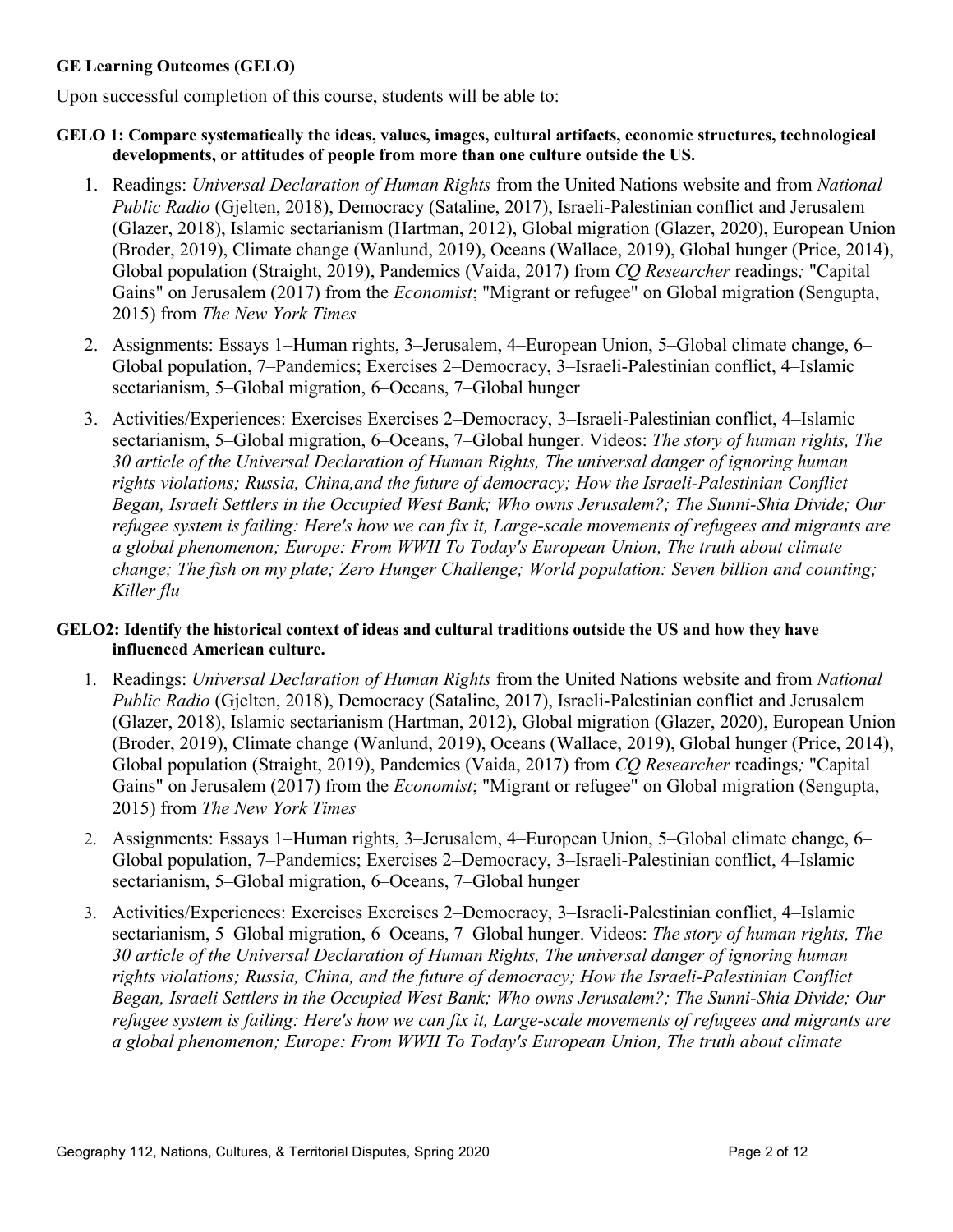*change; The fish on my plate; Zero Hunger Challenge; World population: Seven billion and counting; Killer flu*

## **GELO3: Explain how a culture outside the U.S. has changed in response to internal and external pressures.**

- 1. Readings: Democracy (Sataline, 2017), China (Karaim, 2014), Israeli-Palestinian conflict and Jerusalem (Glazer, 2018), Islamic sectarianism (Hartman, 2012), European Union (Broder, 2019) from *CQ Researcher* readings*;* "Capital Gains" on Jerusalem (2017) from the *Economist*
- 2. Assignments: Essays2–China, 3–Jerusalem, 4–European Union; Exercise 2–Democracy, 3–Israeli-Palestinian conflict, 4‒Islamic sectarianism
- 3. Activities/Experiences: Exercises Exercises 3‒Israeli-Palestinian conflict, 4‒Islamic sectarianism, Final‒Freedonia. Videos: *Russia, China, and the future of democracy; How the Israeli-Palestinian Conflict Began, Israeli Settlers in the Occupied West Bank; Who owns Jerusalem?; The Sunni-Shia Divide; Europe: From WWII To Today's European Union*

#### **Course Learning Outcomes (CLO)**

Upon successful completion of this course, students will be able to:

## **CLO1: Identify the diversity of issues in an appropriate manner.**

# **CLO2: Demonstrate their ability to articulate and discuss their values and engage in civil discourse.**

- **CLO3: Address significant achievements of the human intellect and imagination in a comparative context to understand and appreciate different ideas, cultures, values, religions, institutions, languages, and peoples of the world.**
	- 1. Readings: *Universal Declaration of Human Rights* from the United Nations website and from *National Public Radio* (Gjelten, 2018), Democracy (Sataline, 2017), China (Karaim, 2014), Israeli-Palestinian conflict and Jerusalem (Glazer, 2018), Islamic sectarianism (Hartman, 2012), Global migration (Glazer, 2020), European Union (Broder, 2019), Climate change (Wanlund, 2019), Oceans (Wallace, 2019), Global hunger (Price, 2014), Global population (Straight, 2019), Pandemics (Vaida, 2017) from *CQ Researcher* readings*;* "Capital Gains" on Jerusalem (2017) from the *Economist*; "Migrant or refugee" on Global migration (Sengupta, 2015) from *The New York Times*
	- 2. Assignments: Essays 1–Human rights, 2–China, 3–Jerusalem, 4–European Union, 5–Global climate change, 6–Global population, 7–Pandemics; Exercises 2–Democracy, 3–Israeli-Palestinian conflict, 4– Islamic sectarianism, 5‒Global migration, 6‒Oceans, 7‒Global hunger
	- 3. Activities/Experiences: Exercises Exercises 2–Democracy, 3–Israeli-Palestinian conflict, 4–Islamic sectarianism, 5–Global migration, 6–Oceans, 7–Global hunger, Final–Freedonia. Videos: *The story of human rights, The 30 article of the Universal Declaration of Human Rights, The universal danger of ignoring human rights violations; Russia, China, and the future of democracy; How the Israeli-Palestinian Conflict Began, Israeli Settlers in the Occupied West Bank; Who owns Jerusalem?; The Sunni-Shia Divide; Our refugee system is failing: Here's how we can fix it, Large-scale movements of refugees and migrants are a global phenomenon; Europe: From WWII To Today's European Union, The truth about climate change; The fish on my plate; Zero Hunger Challenge; World population: Seven billion and counting; Killer flu*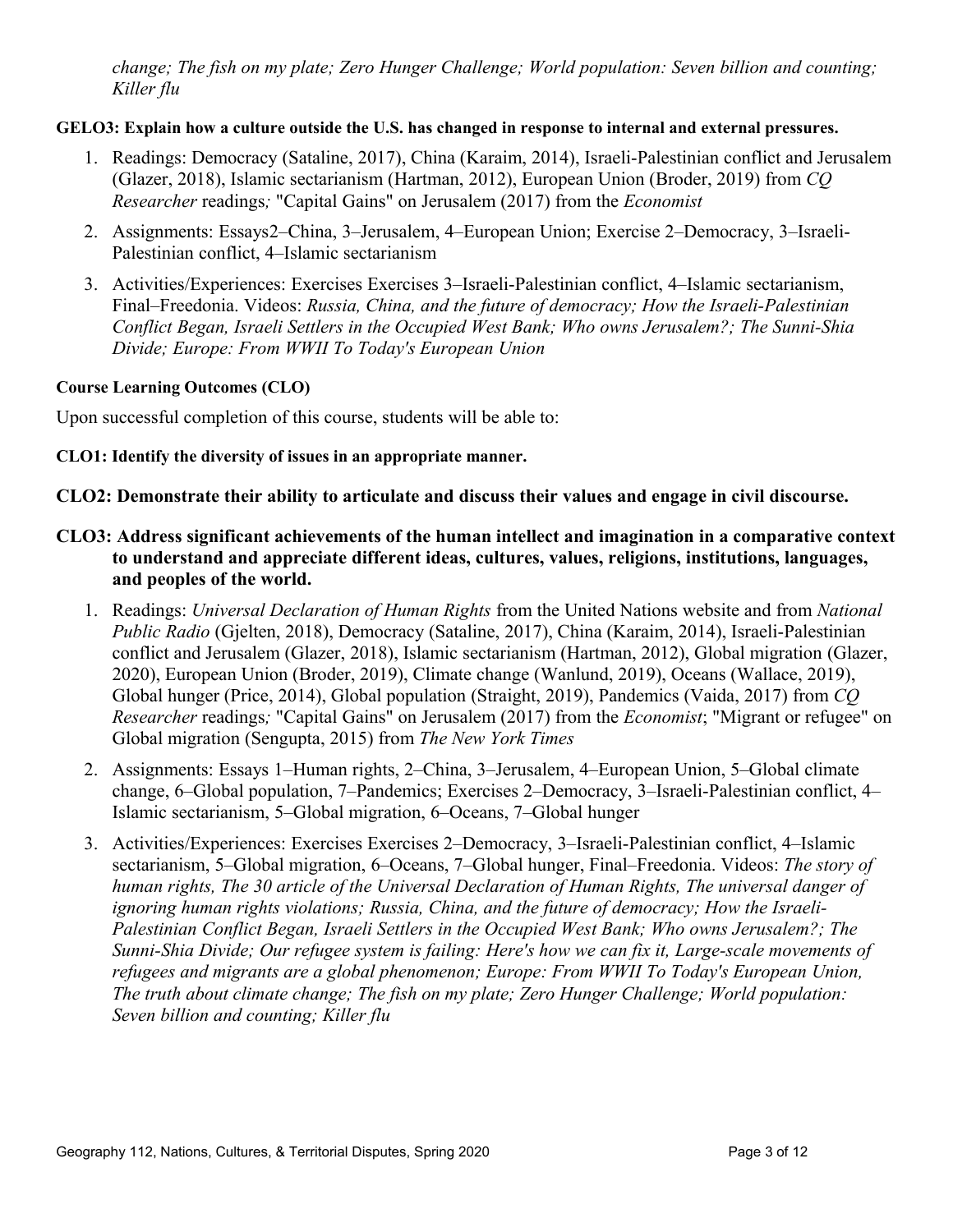# **Required Readings**

Check on the Canvas Learning Management system to links for the the *CQ Researcher* articles. Other courserelated materials can be accessed via the URL link. Also, given the fluid nature of some of the class topics, more current articles may be substituted with advanced notice via in-class and Canvas notices.

- Broder, J. (2019, April 5). European Union at a crossroads. *CQ researcher, 29*. Retrieved from http://library.cqpress.com/cqreseacher/cqresrre2019040500
- Capital gains; Jerusalem. (2017, Dec 09). *The Economist, 425*, 49. Retrieved from <http://search.proquest.com.libaccess.sjlibrary.org/>
- Gjelten, T. (2018, December 10). Boundlessly idealistic, Universal Declaration Of Human Rights is still resisted. *National Public Radio*. Retrieved from https://www.npr.org/2018/12/10/675210421/its-humanrights-day-however-its-not-universally-accepted
- Glazer, S. (2020, January 17). Global migration. *CQ Researcher, 30*. Retrieved from http://library.cqpress.com/cqresearcher/cqresrre2020011700
- Glazer, S. (2018, April 13). The Israeli-Palestinian conflict. *CO Researcher*, 28, 317–340. Retrieved from http://library.cqpress.com/
- Hartman, L. (2012, August 7). Islamic sectarianism. *CQ Global Researcher*, *6*, 353‒376. Retrieved from http://library.cqpress.com/
- Hegland, C. (2016, December 16). European Union's future. *CO researcher*, 26, 1037–1060. Retrieved from http://library.cqpress.com/
- Karaim, R. (2014, April 4). China today. *CQ Researcher*, *24*, 289‒312. Retrieved from http://library.cqpress.com/
- Marshall, P. (2018, June 26). Refugee crisis. *CQ Researcher*. Retrieved from http://library.cqpress.com/
- Office of the High Commissioner for Human Rights. (2004). *Universal Declaration of Human Rights (1948)*. 102‒109. Retrieved from [http://www.ohchr.org/Documents/Publications/ABCannexesen.pdf.](http://www.ohchr.org/Documents/Publications/ABCannexesen.pdf)
- Price, T. (2014, August 8). Global hunger. *CQ Researcher*, 24, 673–696. Retrieved from http://library.cqpress.com/
- Sataline, S. (2017, October 20). Democracies under stress. *CQ Researcher, 27*, 869–892. Retrieved from http://library.cqpress.com/
- Sengupta, S. (2015, August 28). Migrant or refugee? There is a difference, with legal implications. *The New York Times*.<https://www.nytimes.com/2015/08/28/world/migrants-refugees-europe-syria.html>
- Straight, S. (2019, June 22). Global population pressures. *CO Researcher*, 28, 537–560. Retrieved from http://library.cqpress.com/
- Vaida, B. (2017, June 2). Pandemic threat. *CQ researcher*, 27, 457-480. Retrieved from http://library.cqpress.com/
- Wallace, C. P. (2019, May 31). Global fishing controversies. *CQ Researcher, 29*. Retrieved from http://cqpress.com/cqresearcher/cqresrre2019053100
- Wanlund, J. U. (2017, September 22). Climate change and national security. CQ Researcher, 27, 773–796. Retrieved from http://library.cqpress.com/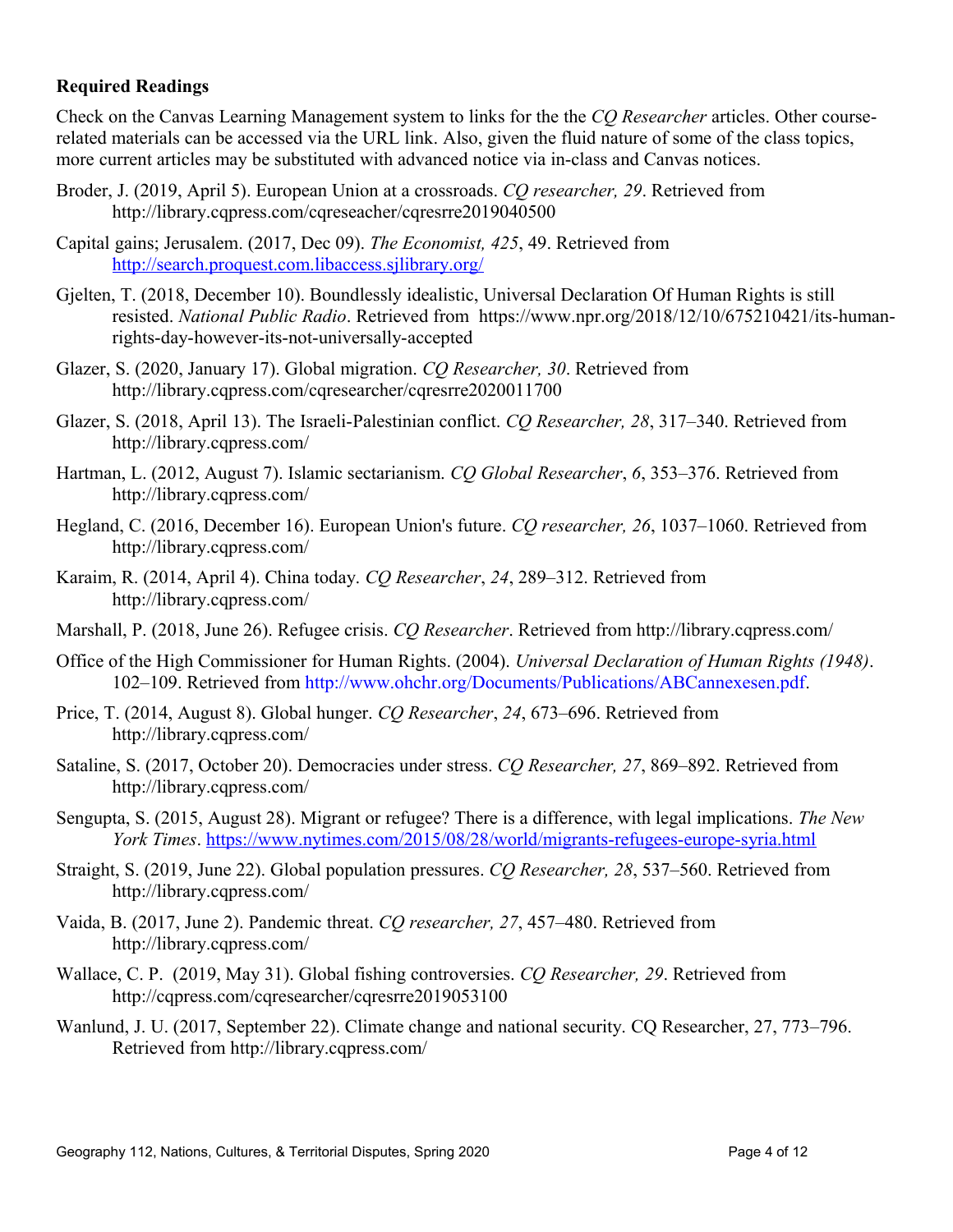# **Course Requirements and Assignments**

Please review University policies regarding syllabi at:

- [University Syllabus Policy S16-9](http://www.sjsu.edu/senate/docs/S16-9.pdf) at http://www.sjsu.edu/senate/docs/S16-9.pdf.
- Office of Graduate and Undergraduate Programs' [Syllabus Information web page](http://www.sjsu.edu/gup/syllabusinfo/) at http://www.sjsu.edu/gup/syllabusinfo/

"Success in this course is based on the expectation that students will spend, for each unit of credit, a minimum of 45 hours over the length of the course (normally 3 hours per unit per week with 1 of the hours used for lecture) for instruction or preparation/studying or course related activities including but not limited to internships, labs, clinical practica. Other course structures will have equivalent workload expectations as described in the syllabus."

University policy F69–24 at<http://www.sjsu.edu/senate/docs/F69-24.pdf>states that "Students should attend all meetings of their classes, not only because they are responsible for material discussed therein, but because active participation is frequently essential to insure maximum benefit for all members of the class. Attendance per se shall not be used as a criterion for grading."

# **Writing**

The minimum writing requirement for this course is 3,000 words in a language and style appropriate to the discipline of Geography. Please use the American Psychological Association (APA) style for all papers in the class. Information and weblinks to APA style guidelines can be found on the Canvas website.

| Writing                 | Minimum<br>Words |
|-------------------------|------------------|
| Essays $(7)$            | 1,200            |
| Exercises (8)           | 1,000            |
| Participation responses | 300              |
| Reflection paper        | 500              |
| <b>Total:</b>           | 3.000            |

# **Essays**

There will be seven one page, double-spaced (200 to 300 minimum word) responses to the readings (and videos where appropriate) and discussions for the week's topic. This is not a summary of the readings, but a thoughtful response to the issues discussed by the author, and the questions that I pose to you as your instructor. Each essay is worth 10 points for a total of 50 points, ~17% of the final grade, where two of the lowest scores will be eliminated from grade calculations. Detailed instructions for writing the essays are provided on Canvas. Please be aware all grades are posted on Canvas and grade calculations are performed in the instructor's spreadsheet.

# **Exercises**

There will be seven in-class, 100 to 150 minimum word, exercises on the week's topic based on readings and videos, where appropriate. These are group activities and are completed in class and cannot be made up except in the case of a documented excused absence. Each exercise is worth 10 points for a total of 50 points, ~17% of the final grade, where two of the lowest scores will be eliminated from grade calculations. Detailed instructions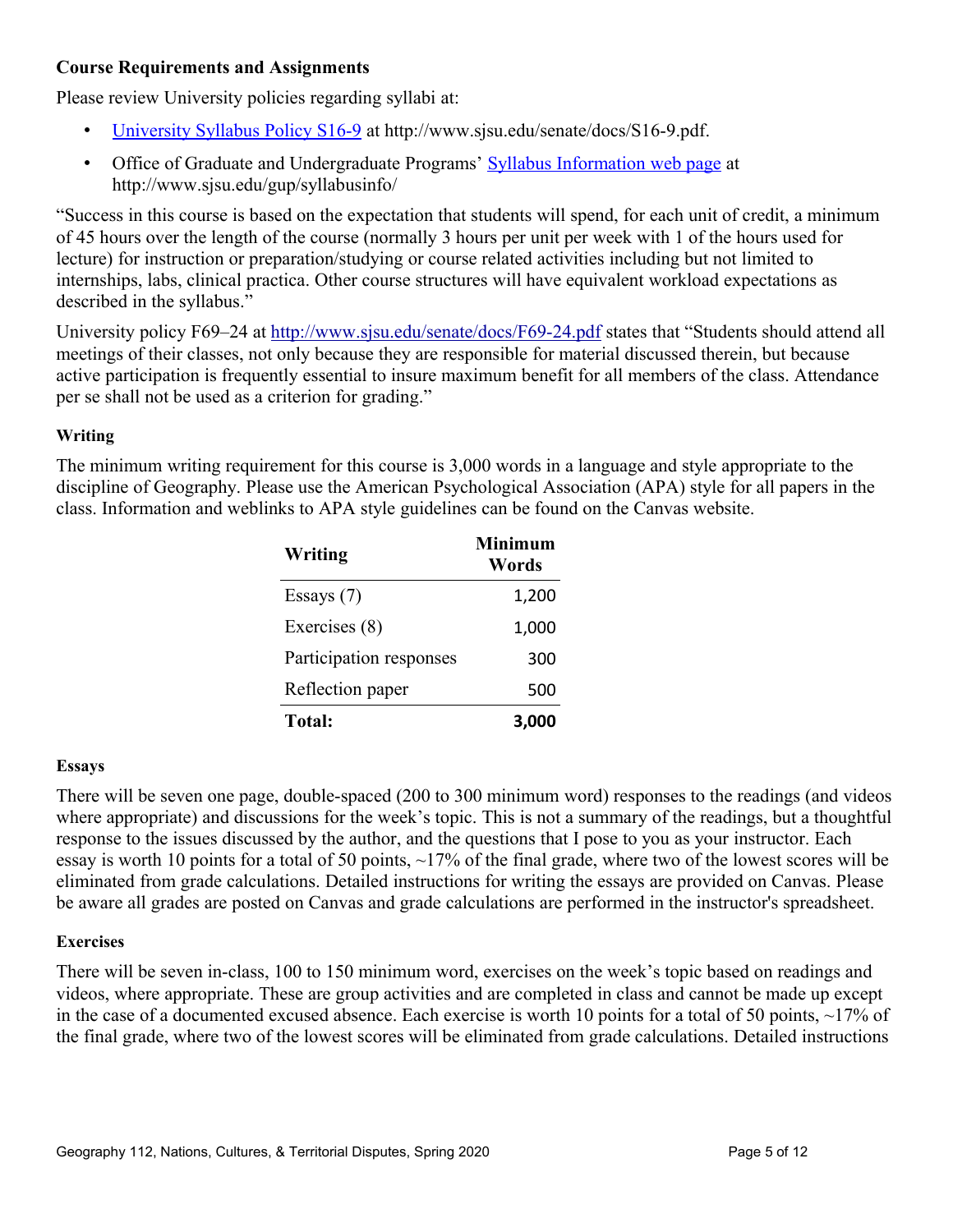for writing the exercises are provided on Canvas. Please be aware all grades are posted on Canvas and grade calculations are performed within the instructor's spreadsheet.

# **Class Participation**

Plan to attend all class meetings. Active participation is a vital element of the course. This not only makes the class more interesting and enjoyable, but you are responsible for material discussed during class and you cannot earn an "A" without participating. Your class participation grade will include contributing to discussions and inclass exercises. These activities can only be completed in class and cannot be made up except in the case of a documented excused absence.

Quality participation also includes reading weekly assignments prior to attending class, volunteering information and ideas to discussions, asking and answering questions, and being an active participant on Canvas. The majority of the participation points are earned by responding on the appropriate Canvas Participation page the answers to questions posed each class session. The questions will be posted on the Canvas website on the Assignments web pages and you will have two weeks to respond for potential full credit. Class participation is worth 100 points or  $\sim$ 33% of your final grade, which 10 points out of the 100 points will be calculated based on your Canvas activities bi-weekly (Canvas interaction score).

The Canvas interaction score (maximum 10 points) will be weighted based on the median score of all students in the class:

Weekly Weighted Score = Page Views + Participation + (Submissions + On-time Submissions – Late Submissions – Missing Submissions)

# **Final Paper**

There is one paper required for this course—a short reflection paper (about two to three pages) based on your learning and understanding of current world events as a result of this class and other relevant outside experiences. The final paper is worth 50 points,  $\sim$ 17%, of your final grade.

#### **Final Examination or Evaluation**

 The final exercise is an in-class group activity that will take place on the day of the final. The exercise is a scenario where students sign up to run and manage a fictional government, such as the president or prime minister or a minister of a cabinet position. Other students can sign up to be opposing forces that either want to make the country better or overthrow the government. The instructor plays the role of outside forces and will determine when the exercise is over—1 hour or until the government is overthrown whichever comes first. There will be a 20-minute debriefing session after the exercise. Signups for roles will be on Canvas the first week of May. The exercise is a culminating experience for the course and is worth 50 points or  $\sim$ 17% of the final grade.

# **Grading Information**

**Correct use of English is a fundamental requirement for your assignments to be graded.** If a minimum of 20 errors in spelling, syntax, grammar, or technical errors are detected, then there is an automatic 10% reduction in grade for all essays. Grading rubrics for essays and exercises are on the Canvas website.

**Formal academic writing guidelines are essential for this course**. Please upload your assignments as either an MSWord document (.doc) or Portable Document File (.pdf) only.

All assignments must be written using formal academic writing styles conforming to standard guidelines: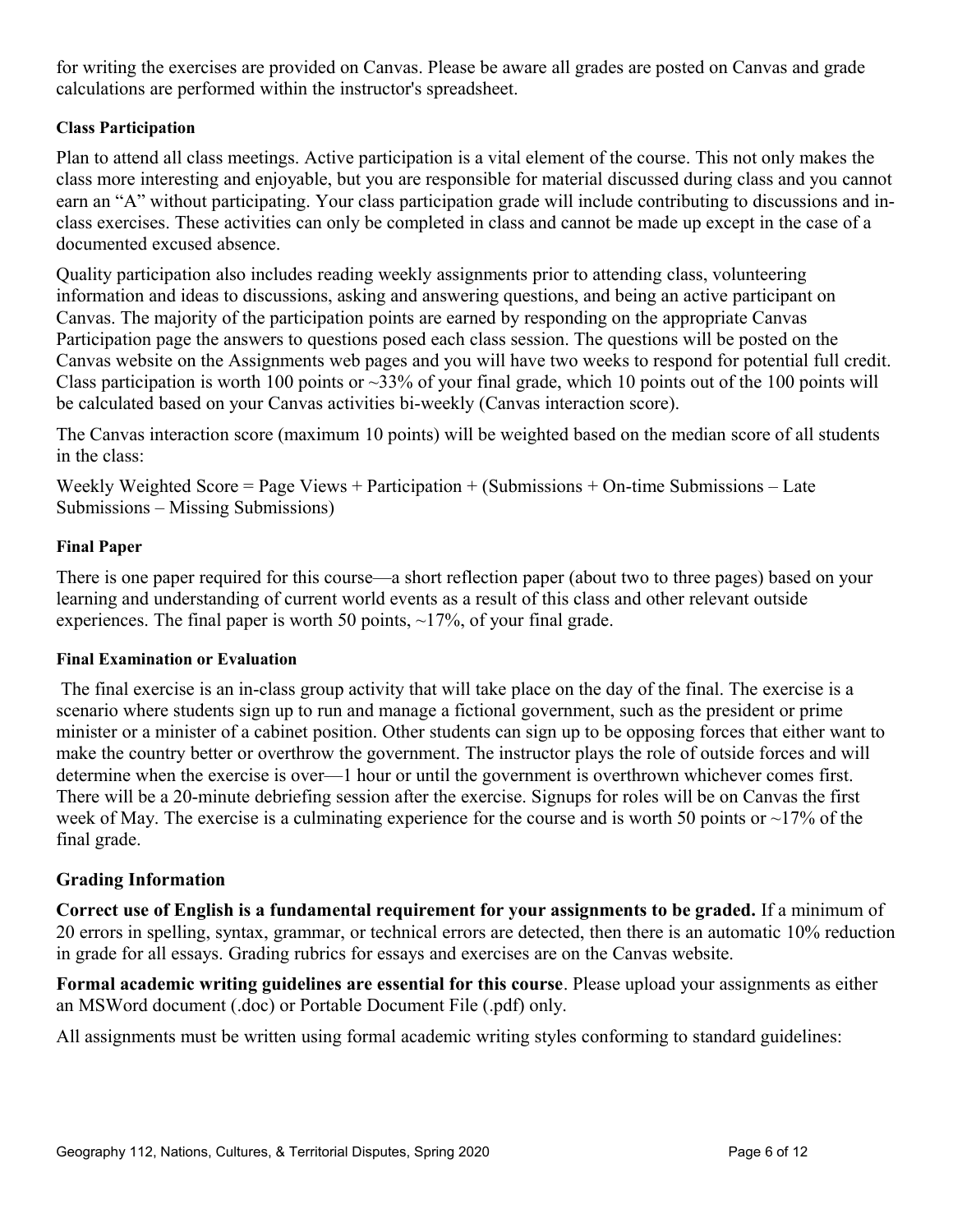- lastname first initial course number assignment number (ie kelleym G112S1 essay1.doc)
- Times New Roman 12pt normal font
- double line spacing
- 1" margin all around
- APA citation method
- reference page (anytime you cite other work)
- page numbers
- use proper headings and enumeration styles
- Use style sheets and formatting styles—style sheets are your friends!
- DO NOT add your student name/class/date heading on your assignments because the file name and date stamp on Canvas provides me with this information and wastes precious space
- Do not include questions or prompts on assignments. The grader knows what the questions are and wastes space, as well as possibly adding to the assignment TurnItIn score.

If any of the above standards are not adhered to, then for each violation of a major bullet point a reduction of 0.1 point will be assessed from your total score. Refer to the [Purdue Owl General APA Guidelines](https://owl.english.purdue.edu/owl/resource/560/01/) webpage.

I am your target audience. Therefore, I expect a formal tone from your essays: **no breezy style** and **no contractions**. If any of the previously mentioned styles are used, then they will be counted as an error of syntax and/or grammar. Refer to the **Purdue Owl Appropriate Language: Overview** webpage for more information.

Remember, the first 20 errors will be counted and an overall 10% reduction will be assessed on your assignment. Therefore, it is vital that you proofread your paper before you submit!

Refer to the writing guidelines for the class on Canvas.

#### **Determination of Grades**

A strong performance in all areas of assessment is necessary to achieve the highest grade in this course. You will not be graded on attendance. However, it is not possible to do well if you are not present in class to join in discussions and to complete assignments and exercises.

It is your responsibility to inform me in advance if you know you must miss a class for a valid reason. Excused absences refer to illness, family responsibilities, and similar necessities. Exceptions to these policies will be made only in the case of officially documented emergencies. Contact me regarding emergencies as soon as possible—before an assignment is due rather than after it is already late—so special arrangements may be made.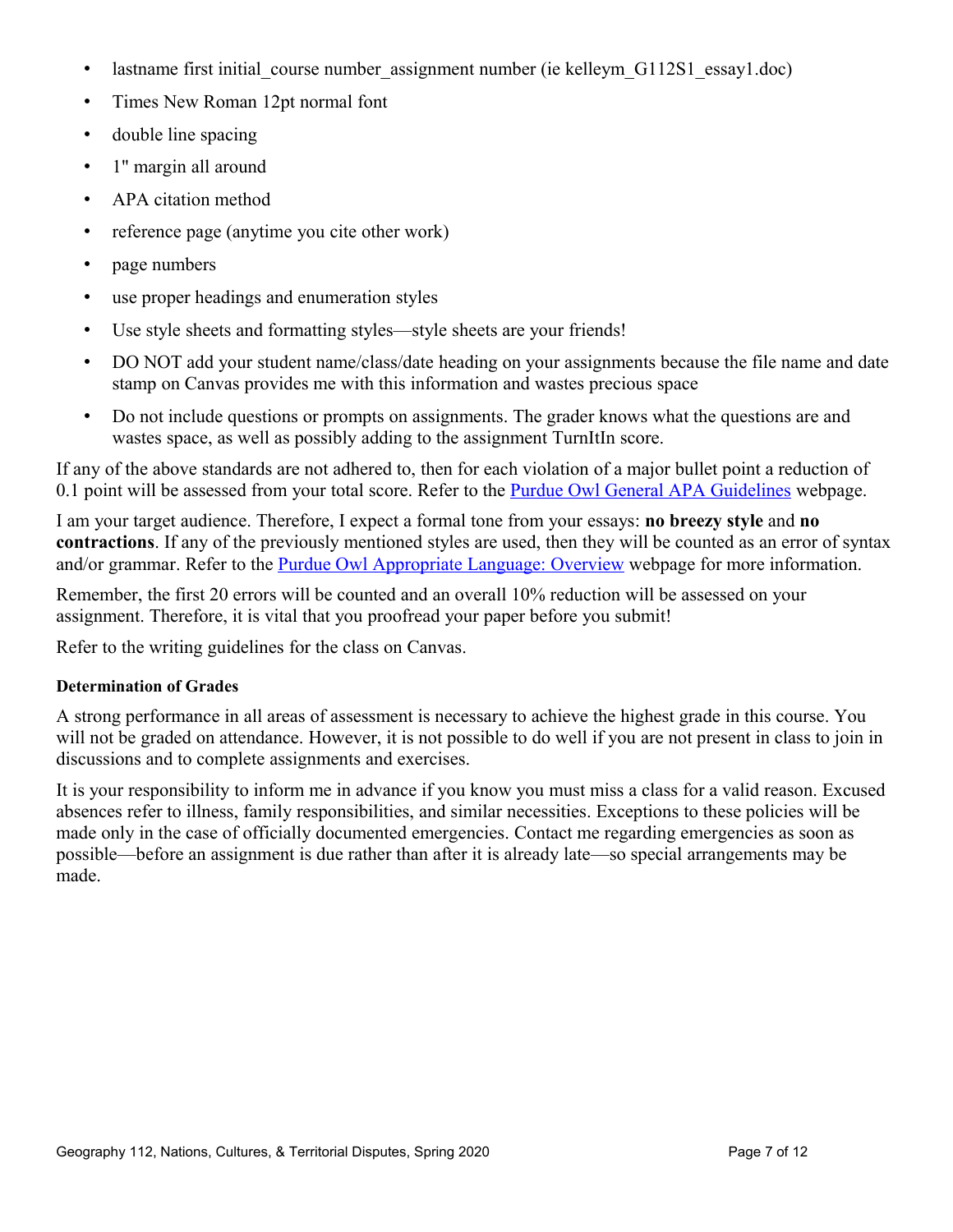#### **Grade Breakdown**

| <b>Assignments</b> | <b>Points</b> | <b>Percent</b> |
|--------------------|---------------|----------------|
| Essays $(5)$       | 50            | 16.7           |
| Exercises (5)      | 50            | 16.7           |
| Final Exercise     | 50            | 16.7           |
| Participation      | 100           | 33.3           |
| Reflection paper   | 50            | 16.7           |
| Total              | 300           | 100            |

# **Letter Grades: Percentage Ranges & Point Ranges**

| <b>Letter Grade</b> | <b>Percent Range</b> | <b>Points Range</b> |
|---------------------|----------------------|---------------------|
| A plus              | 97.00% to 100.00%    | 291.0 to 300.0      |
| $\mathbf{A}$        | 93.00% to 96.99%     | 279.0 to 290.9      |
| A minus             | 90.00% to 92.99%     | 270.0 to 278.9      |
| B plus              | 87.00% to 89.99%     | 261.0 to 269.9      |
| B                   | 83.00% to 86.99%     | 249.0 to 260.9      |
| <b>B</b> minus      | 80.00% to 82.99%     | 240.0 to 248.9      |
| $C$ plus            | 77.00% to 79.99%     | 231.0 to 239.9      |
| $\mathcal{C}$       | 73,00% to 76,99%     | 219.0 to 230.9      |
| C minus             | 70.00% to 72.99%     | 210.0 to 218.9      |
| D plus              | 67.00% to 69.99%     | 201.0 to 209.9      |
| D                   | 63.00% to 66.99%     | 189.0 to 200.9      |
| D minus             | 60.00% to 62.99%     | 180.0 to 188.9      |
| F                   | 0.00% to 59.99%      | 0.00 to 179.9       |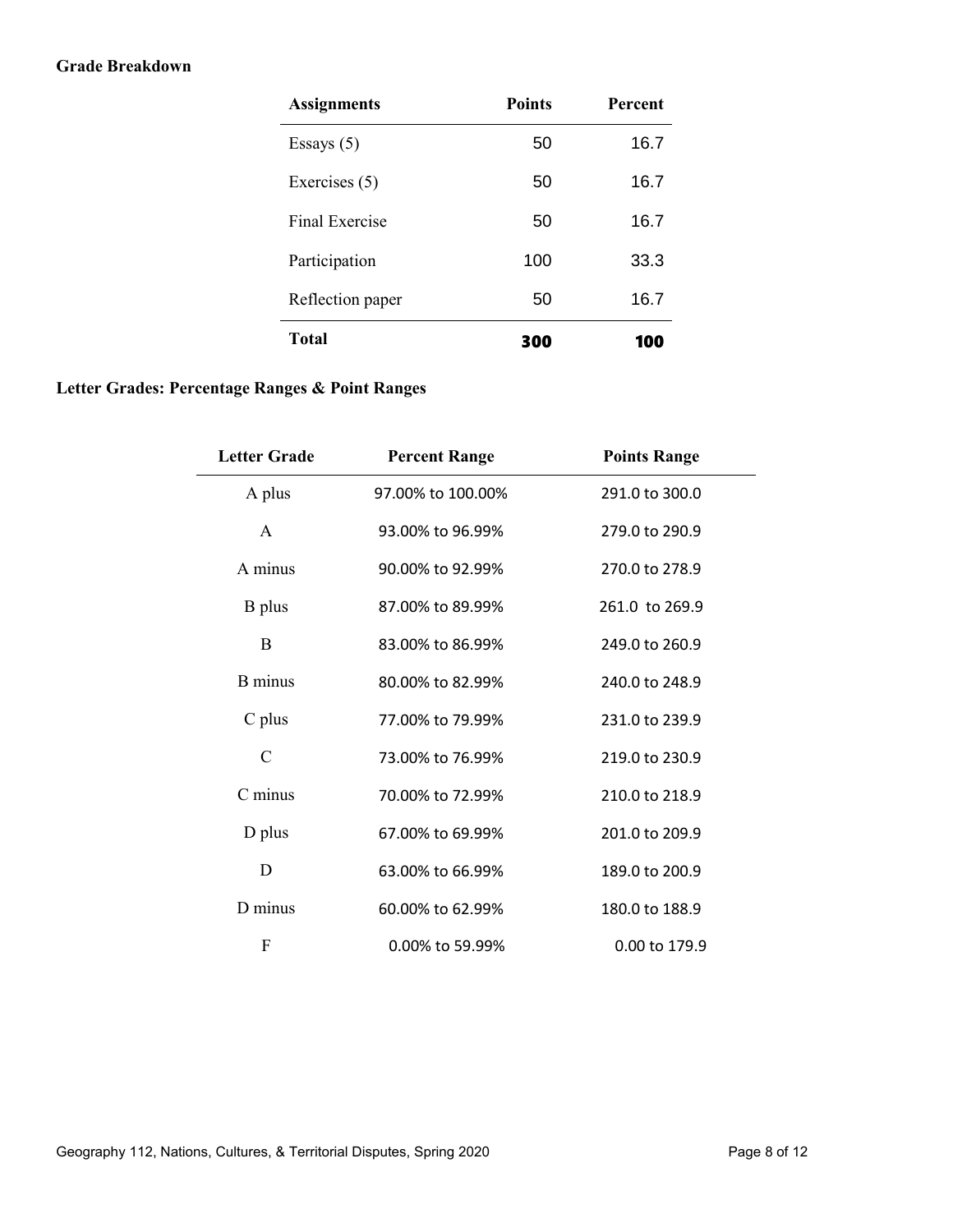Note that "All students have the right, within a reasonable time, to know their academic scores, to review their grade-dependent work, and to be provided with explanations for the determination of their course grades." See University Policy F13–1 at<http://www.sjsu.edu/senate/docs/F13-1.pdf>for more details.

# **Penalty for Late or Missed Work**

Assignments not submitted on the due date and assigned time will be marked down. There will be a 2% reduction in grade for each calendar day that your assignment is late. Any assignment that is overdue by two weeks (four class meetings, 14 calendar days) is considered late and will receive a zero (0).

# **Extra Credit**

There will be one extra credit assignment worth 5 points. It can only be used once and only once. You are to find me in my office and ask, "I found you in your office, can I get my extra credit points?"

Another 5-point extra credit will be during the SJSU Earth Day teach-in. This instructor has volunteered for the teach-in, so stay tuned for further developments.

# **Grading Information for GE**

"Passage of the Writing Skills Test (WST) or ENGL/LLD 100A with a C or better (C‐ not accepted), and completion of Core General Education are prerequisite to all SJSU Studies courses. Completion of, or coregistration in, 100W is strongly recommended. A minimum aggregate GPA of 2.0 in GE Areas R, S, & V shall be required of all students."

# **Classroom Protocol**

We all want to be in a positive learning environment. Course content can be challenging. I expect everyone to be respectful of opinions, other students, and the instructor. I will make every effort to be prepared for class, start and end class on time, and be available during my office hours for help.

I expect my students to be prepared for class, come to class on time, and turn in assignments on time. I expect all students to refrain from reading non-course-related materials during class, no passing notes, no talking, no sleeping, etc. The use of any personal communication devices during class time is not allowed. Computers are allowed for course related work only.

# **University Policies**

Per [University Policy S16-9](http://www.sjsu.edu/senate/docs/S16-9.pdf) *(http://www.sjsu.edu/senate/docs/S16-9.pdf)*, relevant information to all courses, such as academic integrity, accommodations, dropping and adding, consent for recording of class, etc. is available on Office of Graduate and Undergraduate Programs' [Syllabus Information web page](http://www.sjsu.edu/gup/syllabusinfo/) at http://www.sjsu.edu/gup/syllabusinfo/". Make sure to visit this page, review and be familiar with these university policies and resources.

Please email me via Canvas mail system a picture of walrus to show that you have read the document and understand the content.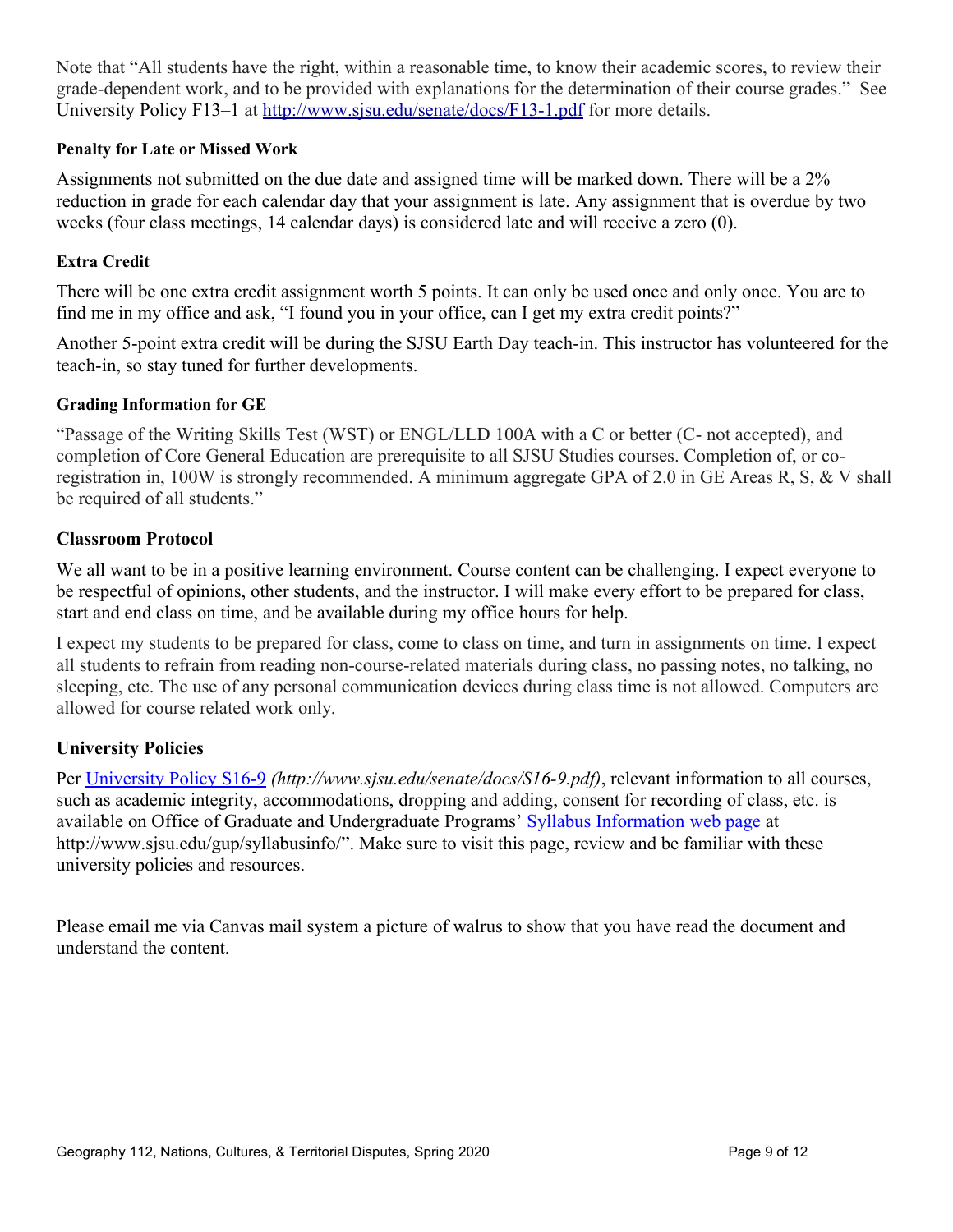# **Geography 112 / Nations, Cultures, & Territorial Disputes Spring 2020 Course Schedule**

*Schedule is subject to change with fair notice and will be made available on the Canvas webpage and via email.* 

| Week           | <b>Date</b> | <b>Topics</b>                | <b>Readings</b>                        | <b>Activities</b>                                                                                                                                     | Due        |
|----------------|-------------|------------------------------|----------------------------------------|-------------------------------------------------------------------------------------------------------------------------------------------------------|------------|
| 1              | 01/27       | Introductions                |                                        | Review syllabus &<br>formal academic<br>writing requirements                                                                                          |            |
| $\mathbf{1}$   | 01/29       | Introductions (con't)        |                                        | Exercise 1                                                                                                                                            |            |
| $\overline{2}$ | 02/03       | Human Rights                 | Gjelten, (2018)<br><b>OHCHR (2004)</b> | Videos: The Story of<br>Human Rights; The 30<br>articles of the UDHR;<br>The universal danger<br>of ignoring human<br>rights violations<br>Discussion |            |
| $\overline{2}$ | 02/04       | <b>LAST DAY TO DROP</b>      |                                        |                                                                                                                                                       |            |
| $\overline{2}$ | 02/05       | Human Rights                 |                                        | Discussion<br>Essay 1                                                                                                                                 | Exercise 1 |
| 3              | 02/10       | Democracy                    | Sataline (2017)                        | Video: Russia,<br>China, & the future of<br>democracy<br>Discussion                                                                                   |            |
| $\overline{3}$ | 02/11       | <b>LAST DAY TO ADD</b>       |                                        |                                                                                                                                                       |            |
| $\mathfrak{Z}$ | 02/12       | Democracy                    |                                        | Exercise 2                                                                                                                                            | Essay 1    |
| $\overline{4}$ | 02/17       | China & Hong Kong            | Karaim (2014)<br>To Be Determined      | Videos: To Be<br>Determined<br>Discussion                                                                                                             |            |
| $\overline{4}$ | 02/19       | China & Hong Kong            |                                        | Discussion<br>Essay 2                                                                                                                                 | Exercise 2 |
| 5              | 02/24       | Israeli-Palestinian Conflict | Glazer (2018)                          | Videos: How the<br>Israeli-Palestinian<br>conflict began; Israeli<br>Settlers in the<br>Occupied West Bank<br>Discussion                              |            |
| 5              | 02/26       | Israeli-Palestinian Conflict |                                        | Exercise 3                                                                                                                                            | Essay 2    |
| 6              | 03/02       | Jerusalem                    | Glazer (2018)                          | Video: Who owns                                                                                                                                       |            |

# **Course Schedule**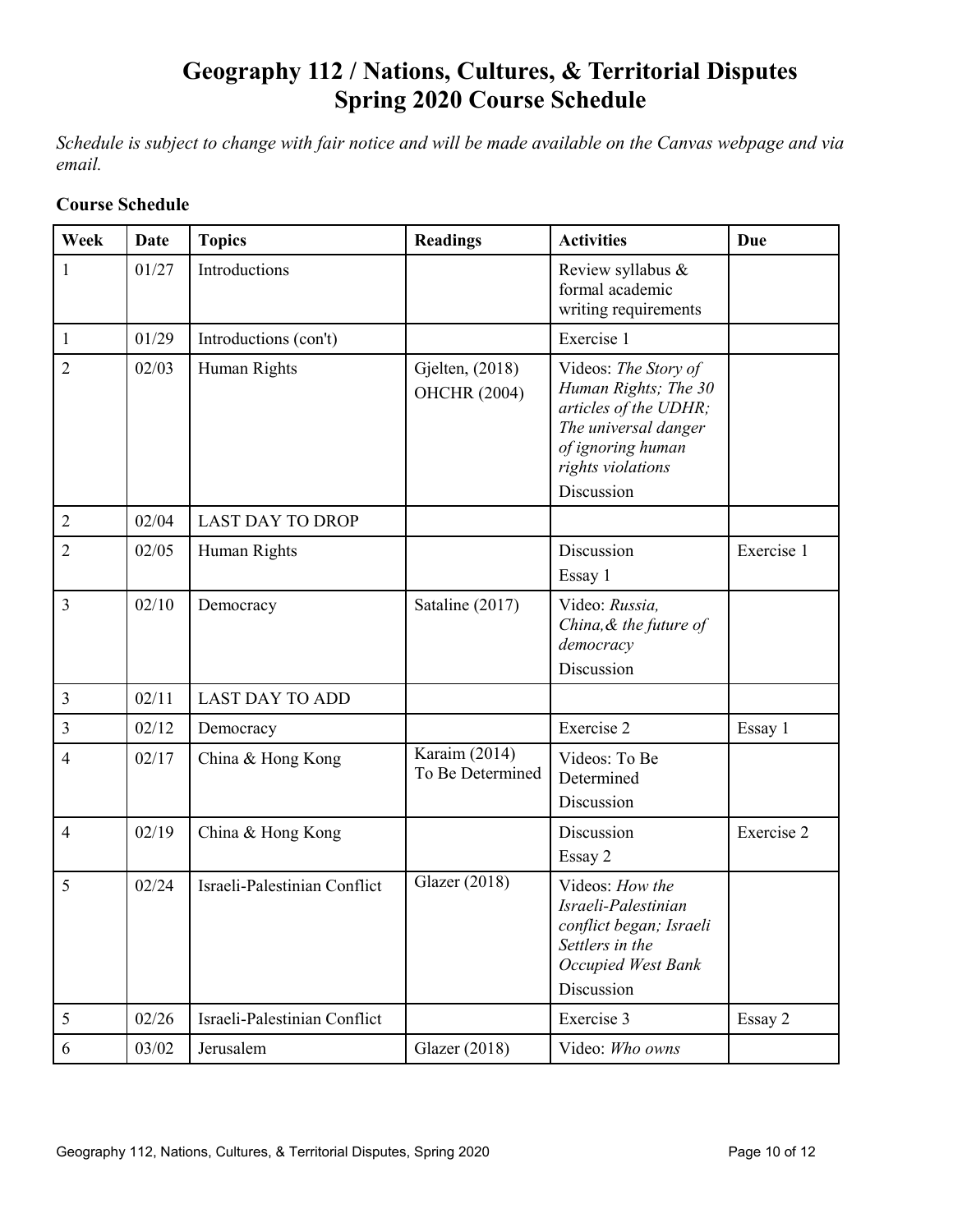| Week           | Date  | <b>Topics</b>        | <b>Readings</b>                    | <b>Activities</b>                                                                                             | Due                |
|----------------|-------|----------------------|------------------------------------|---------------------------------------------------------------------------------------------------------------|--------------------|
|                |       |                      | Capital gains<br>(2017)            | Jerusalem?<br>Discussion                                                                                      |                    |
| 6              | 03/04 | Jerusalem            |                                    | Discussion<br>Essay 3                                                                                         | Exercise 3         |
| 7              | 03/09 | Islamic Sectarianism | Hartman (2012)                     | Video: The Sunni-Shia<br>Divide<br>Discussion                                                                 |                    |
| $\overline{7}$ | 03/11 | Islamic Sectarianism |                                    | Exercise 4                                                                                                    | Essay 3            |
| 8              | 03/16 | Global Migration     | Marshall (2018)<br>Sengupta (2015) | Videos: Our refugee<br>system is failing;<br>Large-scale<br>movements of refugees<br>& migrants<br>Discussion |                    |
| 8              | 03/18 | Global Migration     |                                    | Exercise 5                                                                                                    | Exercise 4         |
| 9              | 03/23 | European Union       | Hegland (2016)                     | Videos: From WWII<br>To Today's EU<br>Discussion                                                              |                    |
| 9              | 03/25 | European Union       |                                    | Discussion<br>Essay 4                                                                                         | Exercise 5         |
| 10             | 03/30 | <b>SPRING RECESS</b> |                                    |                                                                                                               |                    |
| 10             | 04/01 | <b>SPRING RECESS</b> |                                    |                                                                                                               |                    |
| 11             | 04/06 | Climate Change       | Adams (2015)                       | Video: The truth about<br>climate change<br>Discussion                                                        |                    |
| 11             | 04/08 | Climate Change       |                                    | Essay 5                                                                                                       | Essay 4            |
| 12             | 04/13 | Oceans               | Weeks (2014)                       | Video: The fish on my<br>plate, part 1                                                                        |                    |
| 12             | 04/15 | Oceans               |                                    | Video: The fish on my<br>plate, part 2<br>Exercise 6                                                          | Essay 5            |
| 13             | 04/20 | Global Hunger        | Price $(2014)$                     | Videos: UNFAO<br>public service<br>announcements;<br>Objective Zero Hunger<br>Preparation for<br>exercise     |                    |
| 13             | 04/22 | Global Hunger/Oceans |                                    | Exercises 7                                                                                                   | Exercises 6<br>& 7 |